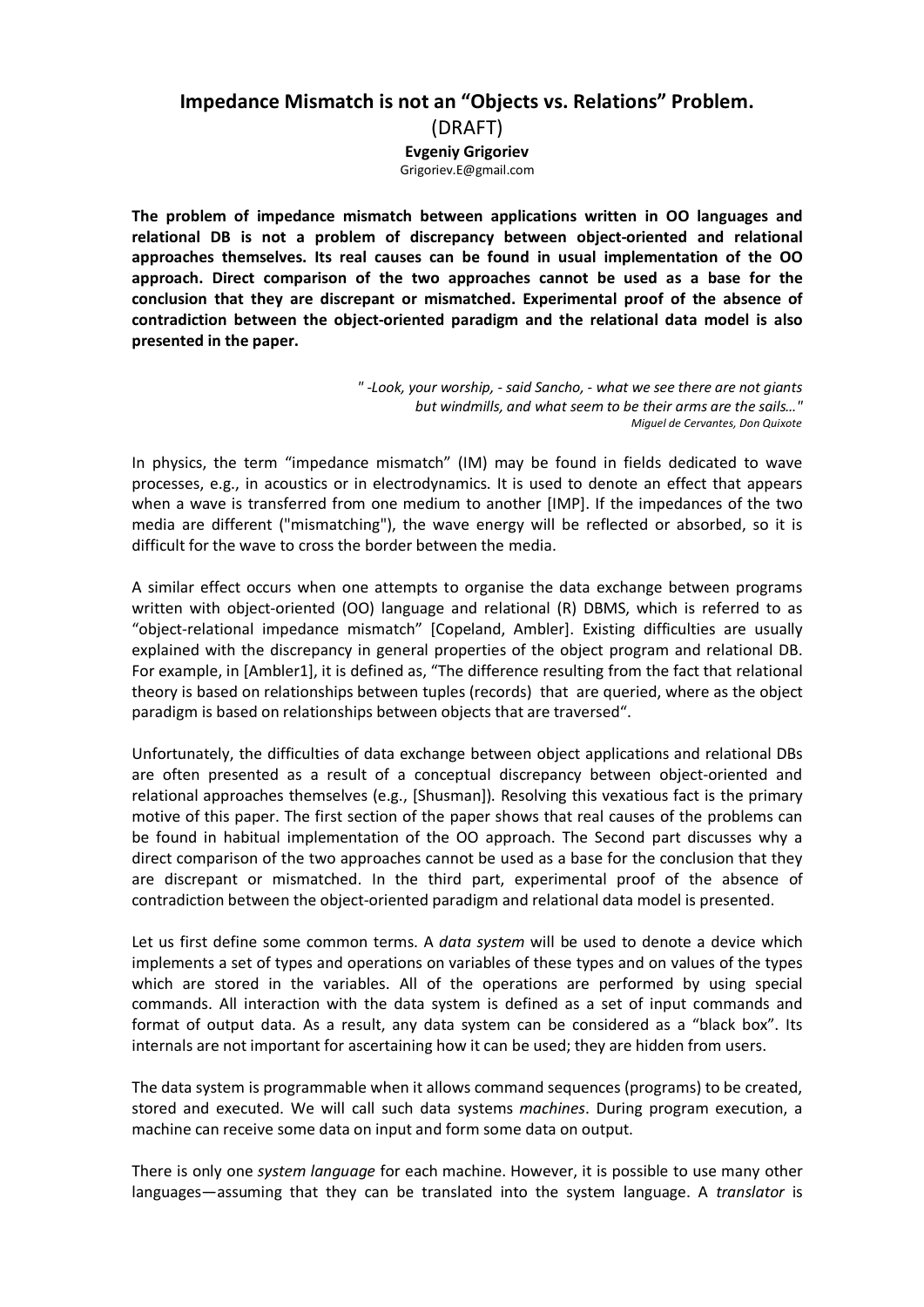special program which receives source program text on input; on output, it translates said program into the system language.

It is possible to write a program which emulates another data system (referred to as a *virtual* one). Such a program (*emulator*) receives commands from the emulated data system on input and *interprets* these commands. On output, it forms data according to the format set for the emulated data system. In this way, the emulator simulates a functionality of a "black box", as described above.

## **Between Objects and Relations.**

*"Everything should be made as simple as possible, but not simpler." Ascribed to Albert Einstein*

In papers dedicated to IM, a situation is usually presented in the way that programs written in OO language interact with relational DBs directly and "as is". However, such description of the situation is too simple and hides some important points which show that problems of interactions between object program and relational DB are not tied to problems of conceptual discrepancy between object-oriented and relational approaches; it can be easily explained with some features of their implementation.

Let us define which data systems participate in data exchange between programs written in OO language and relational DB.

Relational DB fits under the definition of a data system as given in the abovementioned. It implements a set of types which includes some scalar types and complex type "relations", the latter of which maintains the essence of the relational system. Operations on variables and values of these types implemented as a set of commands which forms relational language. The de-facto standard of such language today is SQL (well-known for its conformity to the relational data model [Date]). Output data of relational systems is presented in the form of relational values (in SQL - table values). Let us note also that modern relational DBMSs allow command sequences to be created, stored and executed, so they can be considered as a programmable data system.

The data system which executes a program written in OO language is the target machine. It can be a real computer or a virtual machine (e.g., JVM for Java or CLR for C#). Let us note that the architecture of these target machines is generally defined by von-Neumann principles, and thus program data and code are stored in addressable linear memory (further ALM).

It is a very important point that subjects of programming for the vast majority of program languages (inc. OO ones) are ALM-machines. This fact is so common that it goes unchallenged and is not considered a focus in the field, likely contributing to the reason why IM problems seem to be global and conceptual. Modern program languages and programming systems are the result of the evolution of programming tools for ALM-machines. The architecture of these machines always has an influence on both languages and on programs, inc. the process of interaction between object programs and relational DB.

A key point is the fact that a program written in OO language is executed after translation (compilation) in a program written in the target machine language. Therefore, when discussing the process of interaction between object programs and relational DBs, it is necessary to consider two stages:

In the first stage, the source program is translated into the target machine program. This includes mapping complex class structures into structures and hints available in addressable linear memory;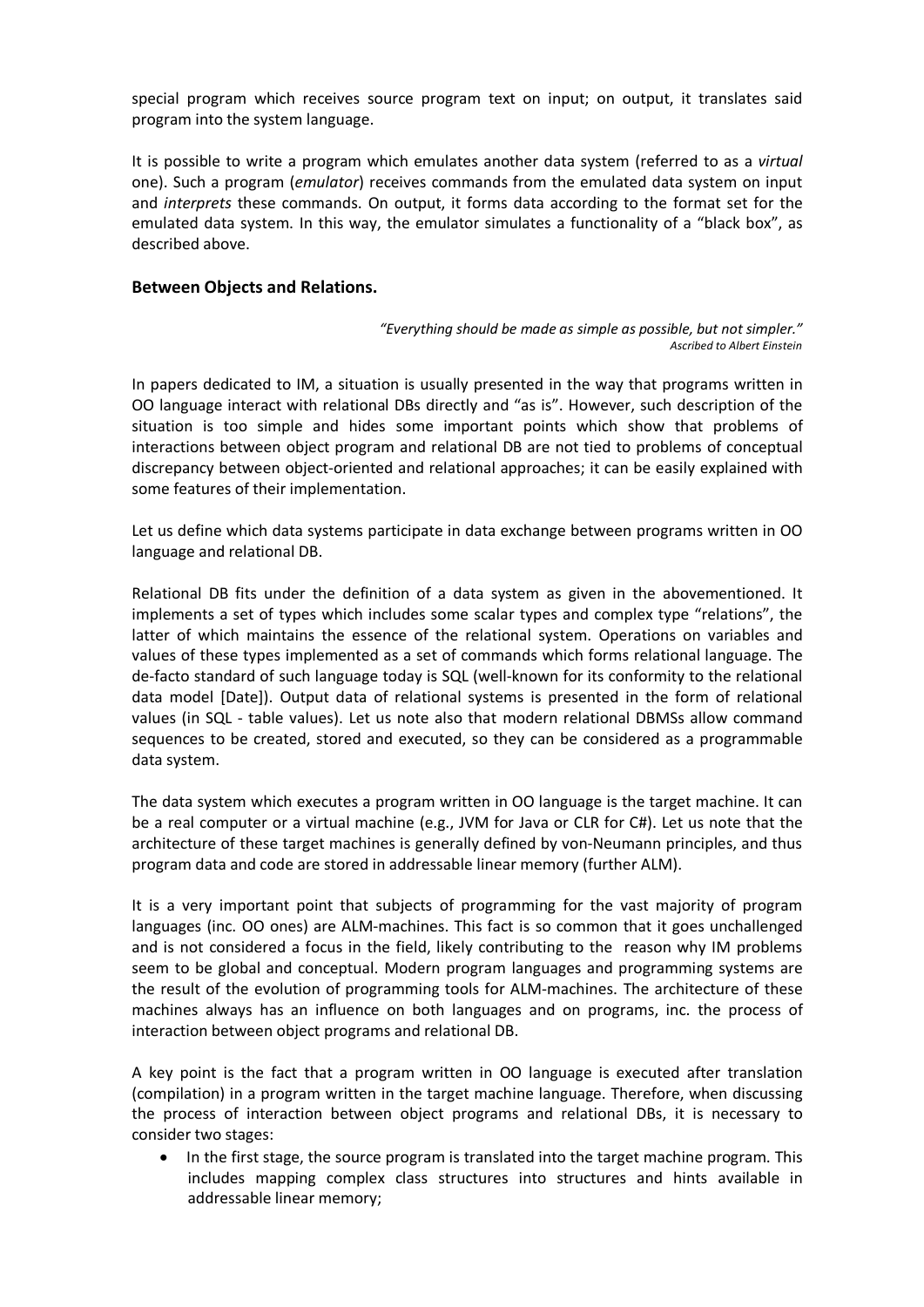· In the second stage, the program is executed. This includes data exchange between addressable linear memory and relational DB.

Both of these separate stages have features which form the IM effect.

Noted in [Neward], unidirectional associations between objects can be regarded as an example of influence of ALM-machines on program languages. This feature is very easily explained by the fact that unidirectional address pointers are the only possible ways to link memory areas in ALM. Consequently, this feature and related problem are not defined by the OO approach itself; it is just a result of the influence of target ALM machines. By the way, the term "navigation", used to describe a mechanism of data access in the OO system, has the same source (we will return to this issue later).

Another feature of ALM machines is that both associations between objects and internal structures of the objects are mapped into a single address space. This feature becomes critical when not an object program, but a system consisting of a set of persistent modifiable objects is discussed. A memory area allocated to an object can be limited by the areas allocated to other objects. Any attempts to change object structure or, sometimes, to change object value, requires reallocation of the object data in the memory. This situation is worsened by the unidirectionality of address pointers because there is no easy way to change all pointers referencing reallocated data if such pointers exist. As a result, addresses cannot be used as OIDs of persistent objects. An additional consequence is the need for total program recompilation after only one class is changed in the source program. Due to the abovementioned, implementation of persistent modifiable objects in ALM-machines is a very complex task (even if the addressable linear memory itself is persistent).

Data exchange between program and relational DB is performed by means of relational command. For correct value exchange, it is necessary to bind addresses of variables in ALM and names used to describe relational structures. Due to the necessity for meaningful ad-hoc querying, it is desirable to use in relational DB the same names which were used in the source program as the names of the variables.

If data exchange is programmed manually, a programmer does the following:

- · supposes that all necessary relational structures exist (or creates them by hand);
- · everywhere, where it is necessary, uses expressions, in which names of these structures are given in variables or parameters of string type.

During translation, these names are placed in ALM without changes. Names of program variables are translated into addresses. Thus, in this case, all information used to organise the data exchange is provided by programmers, and translators perform typical source code processing.

Actions necessary for automation of data exchange are per se opposite to the ones performed in the first stage (translation). During program translation, names are transformed into addresses. During program execution, these addresses have to be linked with names again. Therefore, total mapping from objects to relations can be described with the following schema:

- · First stage. "Names ==>(translation) ==> Addresses"
- Second stage: "Addresses  $\leftarrow$  (data exchange)  $\rightarrow$  Names".

Difficulties in the second stage stem from the fact that there are no names in ALM-machines. Addresses are only information which is necessary to access data in ALM in the second stage. All names which existed in the source program have been translated into addresses in the first stage in the case of usual translation.

The only source of the names is the source program; thus, the next steps must be performed during translation: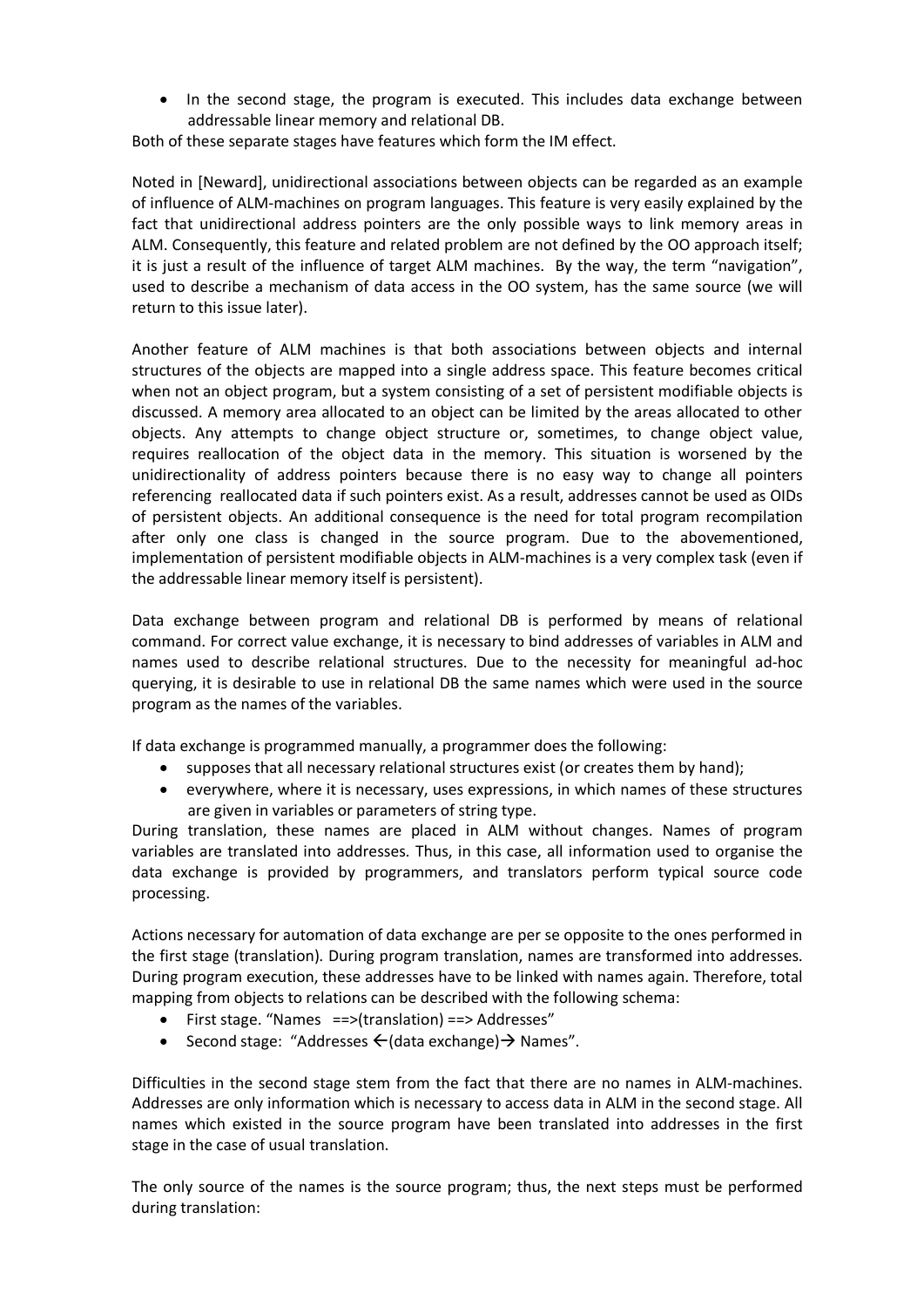- · Data structure of source program must be analysed to find names and to create description of relational structures;
- · Source program code must be analysed to find all entries of the names;
- · When data exchange actions have to be performed must be determined;
- · Target code must be modified.

And much more complex action have to be performed if suppose that complex object can be modified arbitrary during their existence. All these actions allow different interpretations, are very complex for realisation and are poorly controlled by programmers.

As we can see, all the denoted problems are tied up with addressable linear memory, which is a habitual intermediary between object and relations. On the one hand, this memory is not suitable for implementation of persistent modifiable objects. On other hand, it takes significant efforts to automate data exchange between the program and relational DB. It is a real reason for many difficulties which form the IM effect, and this reason is not tied to conceptual discrepancies between object-oriented and relational approaches.

# **Different Properties.**

*"- If there's no meaning in it, – said the King, – that saves a world of trouble, you know, as we needn't try to find any." Lewis Carrol, Alice's Adventures in Wonderland.*

There is evident analogy between class creation in the OO program and the data schema definition in relational DB. In both cases, similar sets of base scalar types exist and similar syntax is used to construct complex class structures and relational schemes. Due this similarity, OO programming systems and relational DB are apprehended as similar systems allowing direct comparison.

The question is that although they can be compared and it can be determined that they have different properties, is it invariable that systems with different properties are mismatched?

As previously mentioned, programs implementing the same functionality can be written in different program languages. On other hand, very different programs can be written in the one program language. These remarks are true for programs emulating different data systems. It is clear that the following is true:

- · The ability to use different program languages to program some machines is orthogonal to the ability to create emulators of different data systems using this machine;
- · The set of commands on input and data formats on output of the emulated data system has nothing in common with the program language used to write the emulating program.

The most important feature in the object-oriented programming system is the capability of creating arbitrary data types by using a restricted set of base types. Well-known principles are used for this [Booch], which are the essence of the object-oriented approach. Let us note that these principles do not fix the result (the object-oriented approach allows any types to be created). These principles are applicable to a *process* of type defining. They are used to transition from some restricted set of base types to *any* complex types. If we consider the data system as a black box, then the OO approach offers principles for constructing the *internals* of *any* black boxes.

On the contrary, all properties of relational systems are reached by using the only type "relation", and by operations and constraints applicable to this type. These properties are *external* ones which define *special* kinds of black boxes (irrelatively to its internals).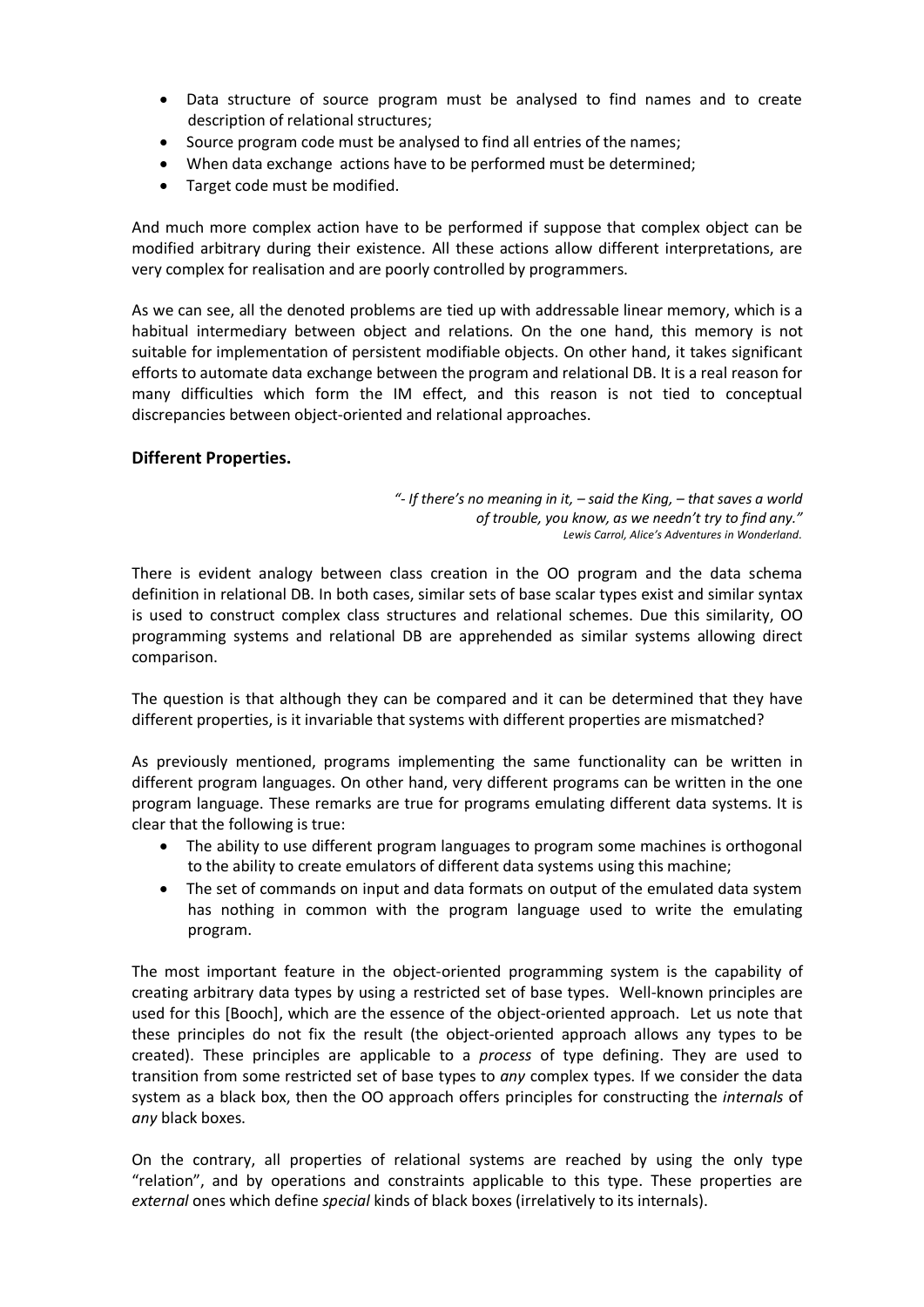Thus, properties of relational data systems have nothing in common with properties of objectoriented programming systems. In spite of their surface similarity, these systems are orthogonal. Now it is possible to show where there is a difference between definitions of a physical impedance mismatch and an "object-relational" one and why the currently used analogy is not correct.

In physics, impedance mismatch refers to different degrees of the same property, called impedance of medium. This is quantity comparison, allowing (mis)matching of compared media to be judged exactly. With this, it is implied that these media are similar and comparable.

A conclusion about conceptual mismatching between object-oriented and relational approaches is usually given after comparison of different sets of their different properties. Is such comparison adequate? As an example, try to compare a car and a road. It is possible to find a lot of different properties in such a comparison, e.g., max. speed, mileage, number of wheels, type of surface, etc. Some properties can be the same, e.g. length, color. It is also possible that the values of some properties can be same, e.g., color can be gray. However, with any result, it is clear that we are trying to compare incomparable things and such comparison is meaningless.

In the same way, direct comparison of properties of object-oriented and relational systems is meaningless as well because they are orthogonal. Such comparison cannot be used as a basis for the conclusion that they are principally discrepant or conceptually mismatched.

## **Experimental Proof.**

*"…Fiction is obliged to stick to possibilities; Truth isn't." Mark Twain, Following the Equator.*

The orthogonality of properties of OO programming systems and relational data systems means that they can be united in a single system. This fact is evidently demonstrated by the experimental RxO-system [Grigoriev1]. Here are some of its features which are relevant to our topic of discussion.

## **RxO-system uses object-oriented translation for a relational machine.**

The RxO system consists of two parts: a relational machine and an object-oriented translator.

As asserted earlier, modern relational systems are programmable data systems. Command sequences on data presented as a set of relational values can be created, stored and executed. They can be considered as machines equipped with associative memory. There are different kinds of associations in this memory, namely the following:

- Tuples are associations of scalars;
- Each of the scalar associates with an attribute name. Unique attributes form a relation header. The relation body is a set of tuples, each of which complies with the header;
- Each of the relations associates with a unique name;
- A foreign key can be considered as an association between tuples of different relations.

Furthermore, relational machines have other properties which distinguish them from ALM machines, namely the following:

- Formal foundation (relational data model)
- Ability to manipulate with groups of values by means of set operations
- Persistent memory.

The RxO-system uses a relational machine as the only device which unites both abilities to process data and to store the data permanently.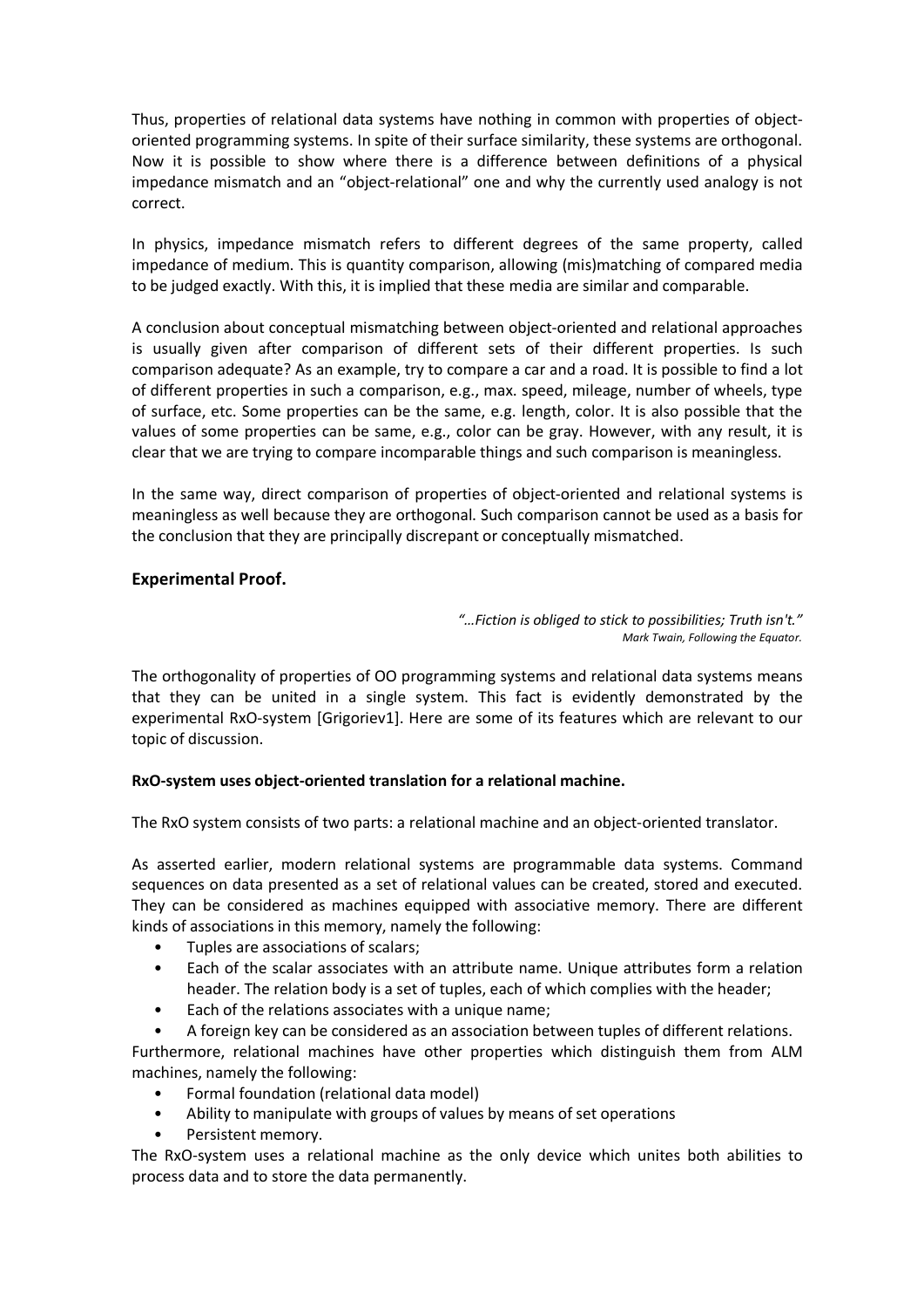The second part of the RxO-system is the translator. All commands of source nonprocedural object-oriented language are translated into commands of the target relational machine, which are executed immediately (it is not a compilation; in contrary, this process looks like an interpretation for user). According to relational memory organization, the schema "Names ==> (translation)==>Names" is implemented in the translator; names of relational structures are directly formed from names used to describe object structures. Then, permanent name tables are used, which can be considered as part of the system catalogue.

Because a relational machine combines the abilities to process and store data permanently, there are not many problems, as described by in [Neward] (inc. the partial-object problem, the load-time paradox, the questions concerning data caching and transactional integrity, the schema-ownership problem and the dual-scheme problem), with the RxO system. These problems are common interaction problems of different data systems irrespective of the data organisation inside the systems. They are not a result of conceptual discrepancy between object-oriented and relational approaches exactly.

# **RxO system allows a problem domain be described as a set of complex objects of different types.**

In traditional systems, complex object structures are constructed as a set of variables of base types, i.e., types implemented in a target machine [Pratt]. This principle is used in the RxO system. Object variables are constructed as a set of named components, which are relational variables. If arity and/or cardinality of such components are fixed to unity, reduced definition can be used; then components can be defined as scalars, tuples sets and relations. Object behaviour is defined by a set of methods.

All components and methods together form object interface. A class is a set of objects that have the same interface; the interface is described in the class specification.

```
CREATE CLASS BANKS 
( Name STRING //component-scalar
);
CREATE CLASS CONTRACTORS 
( Name STRING,
  Bank BANKS, // component-reference 
  ID STRING
)KEY(ID); //class keys are non-obligatory
CREATE CLASS GOODS
( Art STRING;
  Turnover SET OF //component-relation
   ( DocN STRING,
    Cntr CONTRACTORS, //reference attribute
    Pieces INTEGER 
 )KEY(DocN), //component key
 Pieces INTEGER //...remain on stock
)KEY(Art); //class key
```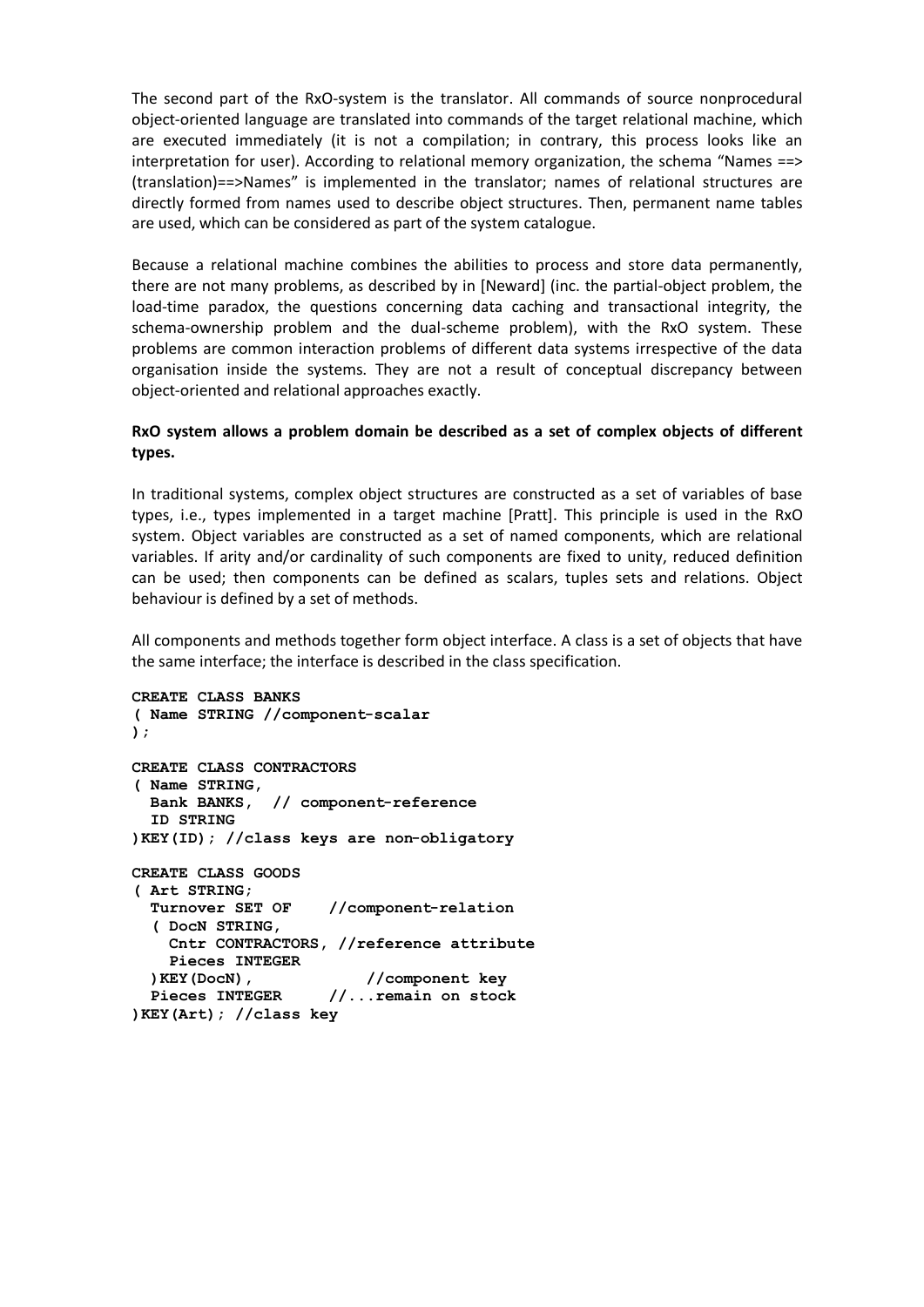```
CREATE CLASS DOCS
( DocN STRING,
   Date DATETIME,
   Comment STRING,
   Cntr CONTRACTORS, 
   Items SET OF 
   ( Art STRING,
     Pieces INTEGER 
   )KEY(Art),
   DoShip(inDate DATETIME) //method
)KEY(DocN) 
REFERENCE Items(.Art) 
   ON GOODS(.Art) //foreign key
```
Multiple inheritance is allowed; child class specification is a union of specifications of parent classes and own components and methods.

```
CREATE CLASS VALUERECORDS
( ...
  Amount FLOAT,...
)...
CREATE CLASS SALES EXTEND DOCS, VALUERECORDS // two parent classes
( SaledItems SET OF //own component-relation
   ( Art STRING,
     Price FLOAT,
     Pieces INTEGER 
  )KEY(Art, Price) 
)
```
Class specification is distinguished from class implementation. Each component and method is implemented separately. Class components can be implemented both as stored and as calculated (i.e., as real and as virtual) relations. In this way, data persistence is a property encapsulated in the class components, and it is defined in implementation.

```
ALTER DOCS REALIZE DocN, Date, Comment, Cntr, Items AS 
   STORED;
ALTER GOODS REALIZE Turnover AS
SELECT #g.DocN,
        #g.Cntr, 
        SUM(#g.Items.Pieces) AS Pieces
FROM DOCS #g
WHERE #g.Items.Art = Art
GROUP BY
   #g.DocN, 
   #g.Cntr;
ALTER GOODS REALIZE Pieces AS 
BEGIN
   DECLARE tmpPieces INTEGER; 
   tmpPieces := 
   SELECT SUM(#g.Items.Pieces) AS Pieces
     FROM DOCS #g
     WHERE #g.Items.Art = Art;
   IF(tmpPieces IS NULL)
     THEN tmpPieces := 0;
   RETURN tmpPieces;
END
```
Methods are implemented by means of procedures.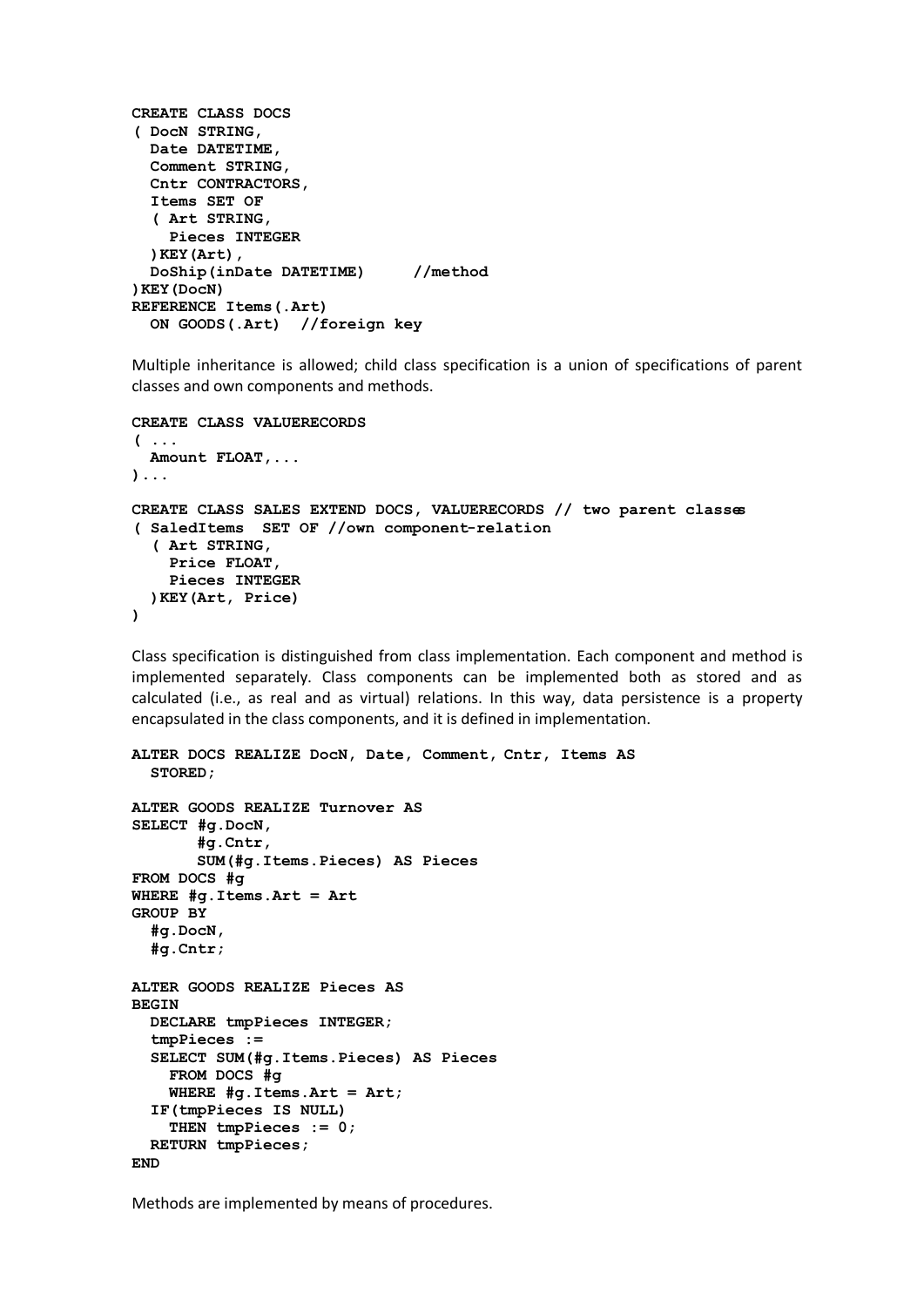```
ALTER DOCS REALIZE DoShip(inDate DATETIME) AS 
BEGIN
   IF(Date IS NULL) THEN
   BEGIN
     Date := inDate;
     Comment := "Shipped!";
   END
END
```
All implementations can be redefined during inheritance.

```
ALTER SALES REALIZE Items AS // in class SALES component "Items" is...
  SELECT Art, SUM(Pieces) FROM SaleItems GROUP BY Art; //... calculated
```
Unique objects are created with instruction NEW and destroyed with instruction DESTROY; these instructions can be used both as separate commands and in procedural code.

```
NEW CONTRACTORS WITH SET 
   .Name:="TheShop",
   .Bank := (NEW BANKS WITH SET 
                .Name:="TheBank"),
   .ID:="CoID001";
```
Given example shows that source language of RxO system is similar to traditional OO languages in their abilities to describe complex objects. The RxO system implements general objectoriented principles in corpore.

## **The RxO system presents all data as a set of relations keeping semantics of the complex data.**

This point can seem contradictory (especially for persons who are deep inside the problem of IM). But let us look at traditional OO translators. They allow a problem domain to be described as a set of complex objects of different types. However, they maintain the option to use values of base types to manipulate with the objects. Whenever values of object attributes are obtained or set and whenever methods take parameters and return values, the base scalar values can be used (this circumstance conveys the fact that, all data access operations performed by a target machine can use values of types implemented in the machine only, regardless of complexity of data structures possible in the source language). Thus, values of complex objects can be accessed as a set of values of base scalar types.

In the case of a relational machine, the only base type is the type "relation". Properties of this type allow the RxO system to unite (by UNION operation) or/and to join (by JOIN operation) values describing different objects into one relation in very different ways.

A key point allowing semantics of complex structures to be kept in such relations is the fact that, formal models do not restrict the complexity of names used to denote values. The only requirement is name uniqueness. This idea is demonstrated in the next example (which is also very possible in traditional OO translators). From the point of view of formal mathematics, these two expressions

#### **X + Y**

**CurrentOrder.items.Count() + History.OrdersDetails.TotalCounts**

are equal. In both cases, they mean the addition of two values. Complex names used to denote values in the second case are meaningful for users. Moreover, they are important for translators because they are translated into data access operations performed by the target machine to obtain the summed values.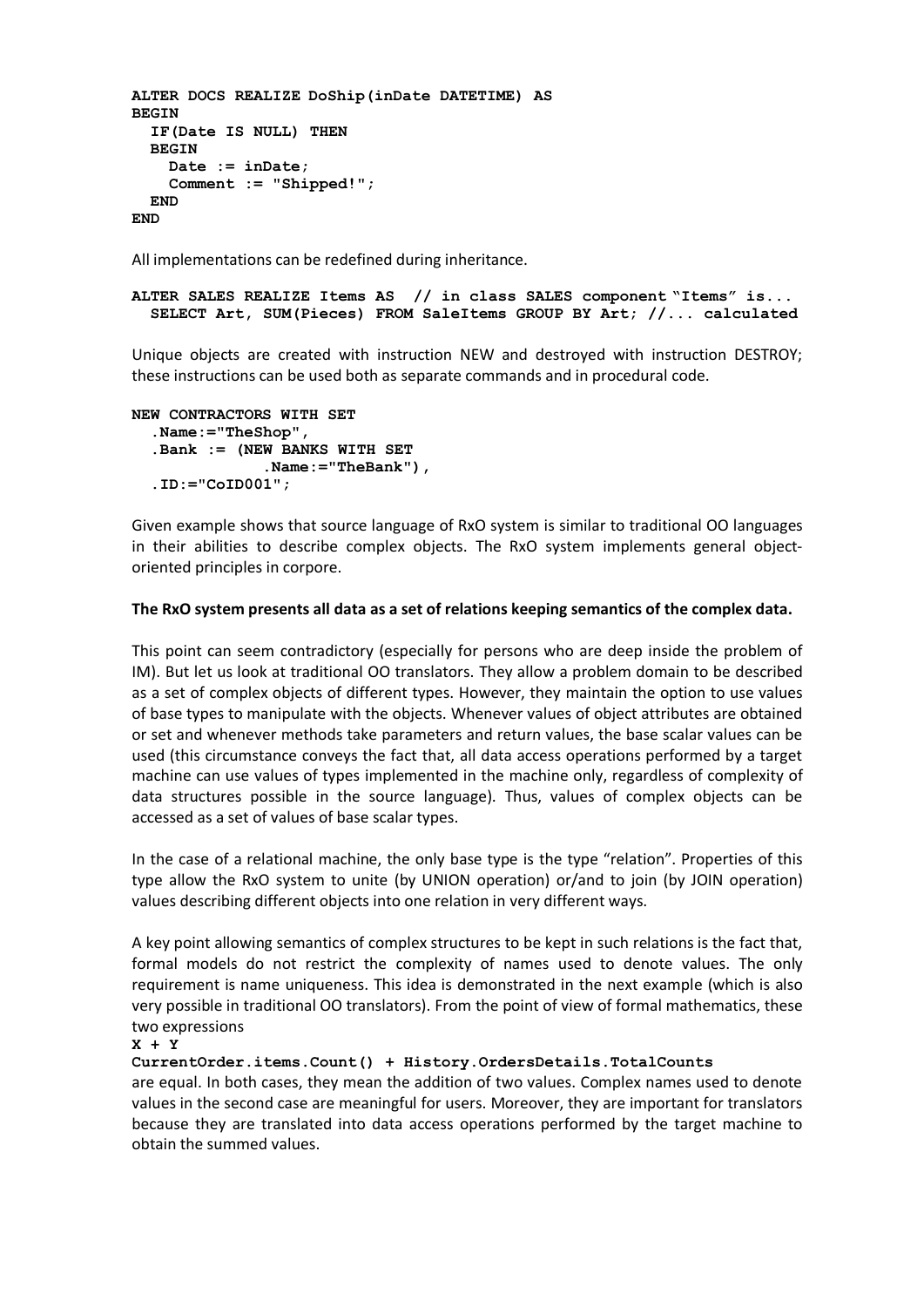The RxO system realises this idea for relations (formal structures) by means of the base principle, which defines how names entered in class specification can be used in data access commands of the source language.

*Any non-terminal path can be considered as a name of a relation; any scalar post-paths of this path can be considered as names of attributes of this relation.* 

Relations formed according to this principle are named O-views (object views). For example, the next name hierarchy is defined by class **GOODS** specification considering used references.



**GOODS.Turnover.Cntr**  is defined amongst others. This path allows the post-paths **.Name,**  and **.Bank.Name** amongst others.

Thus, according to the base principle, the relation

| GOODS.Turnover.Cntr                            |  | // name of relation |  |  |                           |
|------------------------------------------------|--|---------------------|--|--|---------------------------|
| $( \ldots, \ldots, \ldots)$ . Name, $\ldots$ ) |  |                     |  |  | // attributes of relation |

is defined in the system, which can be used in data access command, e.g.

```
SELECT .Name, .Bank.Name FROM GOODS.Turnover.Cntr
```
From the viewpoint of the formal relational data model used, complex names are equal to names used to denote abstract relation  $R(a_1, a_2...)$ . These complex names are meaningful for users. Furthermore, they are important for translators because they are translated into data access operations performed by the relational target machine to obtain the required value.

In the case of a relational machine, all the data access operations are relational ones. When the RxO system executes data access command of the source language, it translates all complex names used to denote O-view into relational operations, which is executed by the target machine to calculate the O-view value from data stored in relational memory. This process is described in [Grigoriev2] in detail.

Complex O-view names can include object selection expressions. These expressions are translated into some selection operations executed by the target machine when O-views are calculated. O-views with such expressions contain data of objects satisfying special criteria. E.g., the expression

**GOODS[.Art = "..."].Turnover.Cntr** 

can be considered as a name of a relation containing data on special goods.

The O-view name can begin with any non-terminal expression defined in any current context. For example, in the context of class **DOCS,** a name **Cntr** is defined; then, in this context, (e.g. in the class method) the following relations can be used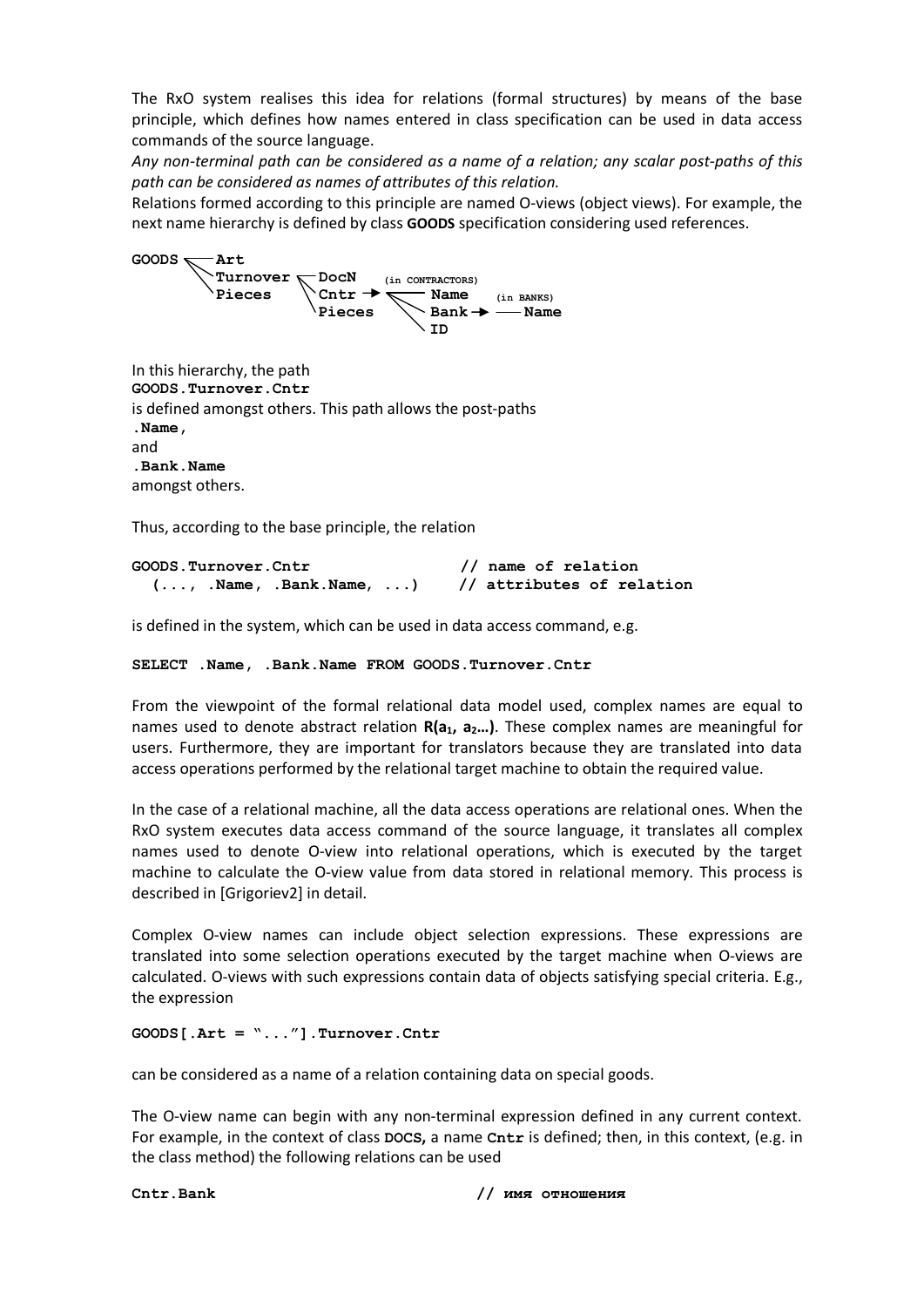#### **(..., .Name, ...) // атрибуты отношения**

In spite of traditional reference syntax used to define associations between objects, the associations allow reversed data access. E.g. the O-view

```
GOODS[.Art = "..."].Turnover.Cntr 
   (..., .Name, .Bank.Name, ...)
```
contains data of class **CONTRACTORS** objects referenced by class **GOODS** objects that satisfy a condition. On the contrary, the O-view

```
GOODS[.Turnover.Cntr.Name = "..."] 
   (..., .Art, .Pieces, ...)
```
contains data of class **GOODS** objects referencing to some class **CONTRACTORS** objects that satisfy a condition. In this way, reference structures can be accessed in both directions in the RxO system.

Thus, there is no problem of object-relational mapping in the RxO system. The system allows objects to be presented into relations (O-view) according to the needs of the user at any time. Because the relations keep semantics of complex structures, this transition from object descriptions to relational presentations is imperceptible for users. As a particular result, O-view allows object data to be accessed by means of relational ad-hoc queries.

## **All operations on data are set operations in the RxO system (access to a single object is considered as a particular case).**

Any operation on a set of objects is executed with neither explicit (described by source language) nor implicit (described by target machine language) iterators.

As it is shown in [Grigoriev2], any operations applicable to the object of a class (inc. class methods) can be translated into a procedure applicable to data in the memory of the relational target machine; this single execution of the procedure is equal to executions of source operations for each of objects of any given subset of the class.

E.g., execution of method **DoShip(...)**for a group of class **DOCS** objects which satisfy the condition

```
EXEC DOCS[.Date >= '...'].DoShip(...)
```
is performed in the relational machine by means of a single execution of procedures, which are the result of translation of the source method. This procedure is a sequence of set operations on data stored in relational memory (this sequence is defined by the source method). Single execution of the procedure changes the system state as if the source method, have been performed for each of the objects.

Objects are accessible both as elements of class (used in nonprocedural commands) and by references (used in paths or inside a code of procedures). All commands applicable to a single object are applicable to a set of objects. For example, some objects can be destroyed by command

```
DESTROY CONTRAGENTS[.ID:="CoID001"]
```
where the object is specified as an element of class by means of object selection expression. A set of objects can be destroyed simultaneously in same way.